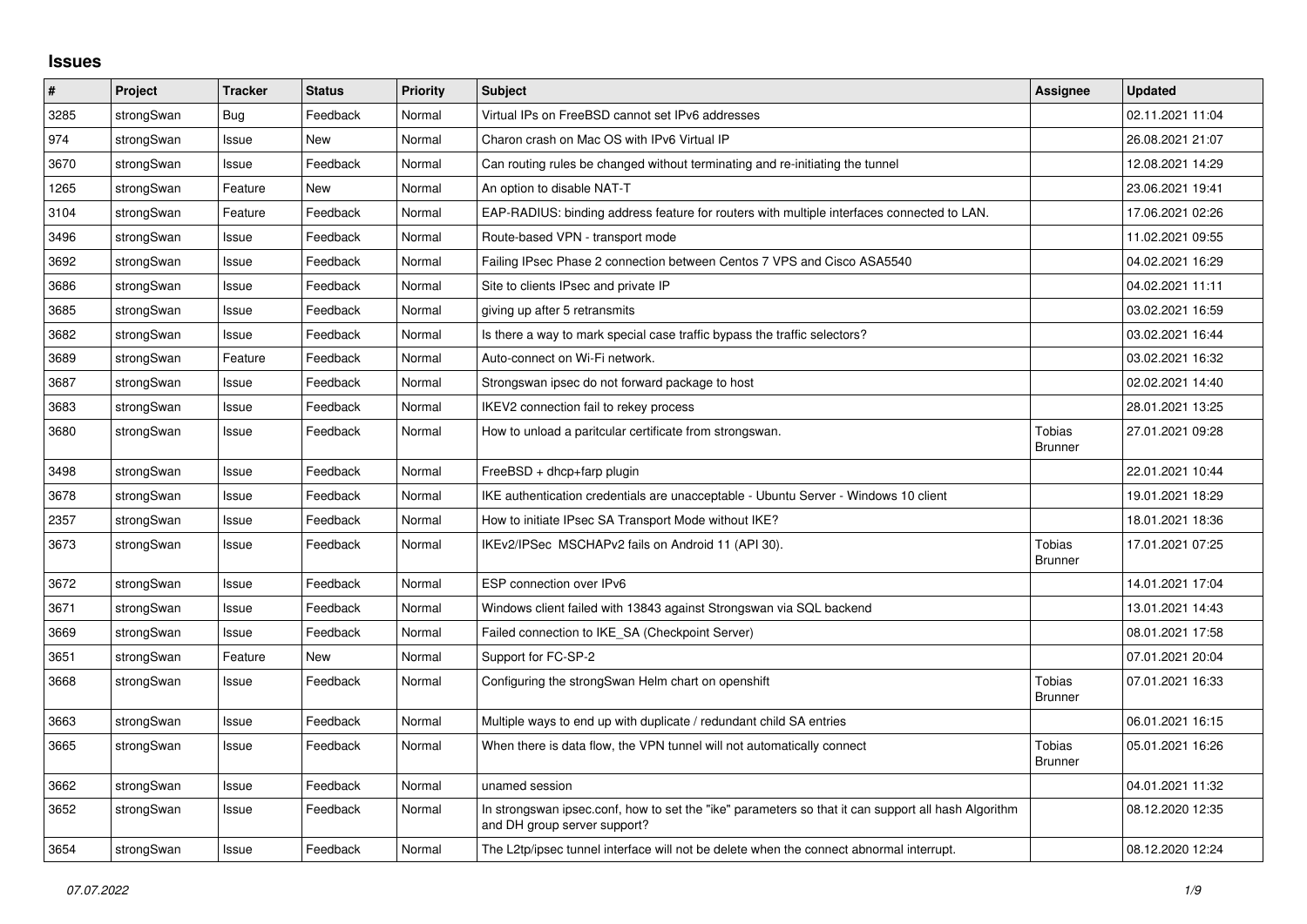| $\pmb{\#}$ | Project    | <b>Tracker</b> | <b>Status</b> | <b>Priority</b> | <b>Subject</b>                                                                                                          | <b>Assignee</b>                 | <b>Updated</b>   |
|------------|------------|----------------|---------------|-----------------|-------------------------------------------------------------------------------------------------------------------------|---------------------------------|------------------|
| 3653       | strongSwan | Feature        | Feedback      | Normal          | Is there any possibility to pass any non-standard parameters for tunnels (ike or child sa) for use by<br>custom plugin? |                                 | 08.12.2020 11:03 |
| 3650       | strongSwan | Issue          | Feedback      | Normal          | HA behaves very strange                                                                                                 |                                 | 04.12.2020 08:53 |
| 3647       | strongSwan | Issue          | Feedback      | Normal          | Is it possible to receive INTERNAL_IP4_SUBNET attributes in updown scripts                                              |                                 | 02.12.2020 17:06 |
| 3643       | strongSwan | Issue          | Feedback      | Normal          | Strongswan and FRR NHRP                                                                                                 |                                 | 01.12.2020 10:55 |
| 3642       | strongSwan | Issue          | Feedback      | Normal          | How to distinguish encapsulated packets from different interfaces                                                       |                                 | 30.11.2020 09:38 |
| 3640       | strongSwan | Issue          | Feedback      | Normal          | Problem surfing via VPN form Android APK on a sepcific Mobile Operator                                                  |                                 | 26.11.2020 11:43 |
| 3636       | strongSwan | Issue          | Feedback      | Normal          | Tor behind VPN                                                                                                          | <b>Tobias</b><br><b>Brunner</b> | 23.11.2020 14:09 |
| 3630       | strongSwan | Issue          | Feedback      | Normal          | The certificate is loaded but not used.                                                                                 |                                 | 18.11.2020 10:29 |
| 3628       | strongSwan | Issue          | Feedback      | Normal          | Constant `retransmit` while establishing CHILD_SA                                                                       |                                 | 16.11.2020 10:14 |
| 3629       | strongSwan | Issue          | Feedback      | Normal          | IPSec enc only on specific dport/proto                                                                                  |                                 | 16.11.2020 10:04 |
| 3620       | strongSwan | Issue          | Feedback      | Normal          | L2TP/IPSEC ipsec.conf setting                                                                                           | <b>Tobias</b><br><b>Brunner</b> | 12.11.2020 10:14 |
| 3626       | strongSwan | Issue          | Feedback      | Low             | "Always On VPN" not available in Fire TV 4k                                                                             | <b>Tobias</b><br><b>Brunner</b> | 11.11.2020 12:41 |
| 3625       | strongSwan | Issue          | Feedback      | Normal          | Always on VPN when the client is on the same LAN as the VPN server                                                      |                                 | 10.11.2020 18:45 |
| 3618       | strongSwan | Issue          | Feedback      | Normal          | Use side-band to configure strongswan's                                                                                 |                                 | 09.11.2020 10:38 |
| 3616       | strongSwan | Issue          | Feedback      | Normal          | With Strongswan 5.7.2, unique=never not allowing multiple clients to establish tunnels with same<br>identity            |                                 | 05.11.2020 12:32 |
| 3617       | strongSwan | Issue          | Feedback      | Normal          | full-offload swanctl.conf                                                                                               |                                 | 03.11.2020 17:24 |
| 3614       | strongSwan | Issue          | Feedback      | Normal          | Certificate renewal for about to expire certificates                                                                    |                                 | 30.10.2020 13:30 |
| 3613       | strongSwan | Issue          | Feedback      | Low             | Load-test jobs scheduled after tunnels are terminated                                                                   |                                 | 28.10.2020 12:06 |
| 3607       | strongSwan | Issue          | Feedback      | Normal          | statusall option reports transport established two or three times per IP at start-up                                    |                                 | 27.10.2020 16:48 |
| 3611       | strongSwan | Issue          | Feedback      | Normal          | Unable to Send Traffic Using NAT on EC2 Instance                                                                        |                                 | 27.10.2020 16:35 |
| 3610       | strongSwan | Issue          | Feedback      | Normal          | farp plugin conflicts with DHCP service                                                                                 |                                 | 26.10.2020 18:06 |
| 3606       | strongSwan | Issue          | Feedback      | Normal          | Using ipsec tunnel from "foreign" subnet                                                                                | Noel Kuntze                     | 26.10.2020 12:23 |
| 3609       | strongSwan | Issue          | Feedback      | Normal          | Potential DNS server IP address conflicts                                                                               |                                 | 26.10.2020 11:12 |
| 3597       | strongSwan | Issue          | Feedback      | Normal          | IPSec Client on CentOS 8 - Can't connect using ShrewSoft VPN config file                                                |                                 | 21.10.2020 16:38 |
| 3604       | strongSwan | Issue          | Feedback      | Normal          | Email Notification on down status                                                                                       |                                 | 21.10.2020 10:54 |
| 3596       | strongSwan | Issue          | Feedback      | Normal          | no issuer certificate found for                                                                                         |                                 | 21.10.2020 03:27 |
| 3603       | strongSwan | Issue          | Feedback      | Normal          | dns issue in config mode                                                                                                |                                 | 20.10.2020 11:50 |
| 3592       | strongSwan | Issue          | Feedback      | Normal          | Tunnel reported as established but log show "found encrypted payload, but no transform set"                             |                                 | 20.10.2020 10:37 |
| 3598       | strongSwan | Issue          | Feedback      | Normal          | swanctl on Windows: Support aborting execution                                                                          |                                 | 19.10.2020 15:01 |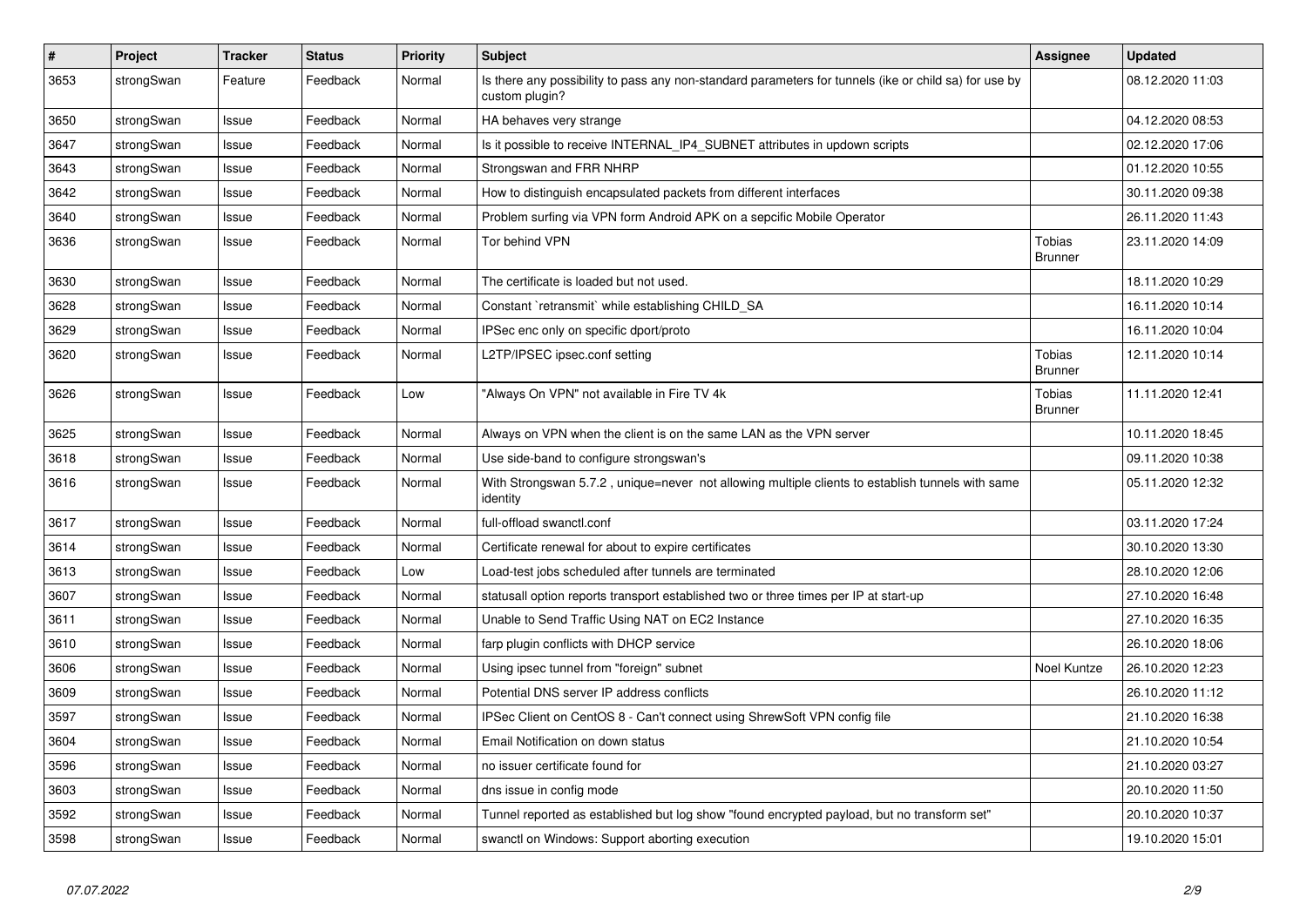| $\pmb{\#}$ | Project    | <b>Tracker</b> | <b>Status</b> | <b>Priority</b> | <b>Subject</b>                                                                          | <b>Assignee</b>          | <b>Updated</b>   |
|------------|------------|----------------|---------------|-----------------|-----------------------------------------------------------------------------------------|--------------------------|------------------|
| 3594       | strongSwan | Issue          | Feedback      | Normal          | How to see the traffic at ESP in UDP SPIs and forwarding rule                           | Tobias<br><b>Brunner</b> | 15.10.2020 13:57 |
| 3593       | strongSwan | Issue          | Feedback      | Normal          | Need variable tracking make_before_break state into updown scripts                      |                          | 13.10.2020 09:59 |
| 3588       | strongSwan | Issue          | Feedback      | Normal          | VPN setup over 4G                                                                       |                          | 08.10.2020 14:13 |
| 3573       | strongSwan | Issue          | Feedback      | Normal          | ike2 and transit traffic                                                                |                          | 05.10.2020 10:55 |
| 3580       | strongSwan | Issue          | Feedback      | Normal          | encapsulation and packets not routing into tunnel problems                              |                          | 02.10.2020 10:03 |
| 3584       | strongSwan | Issue          | Feedback      | Normal          | Separate ipsec.conf file per conn and separate ipsec.secrets file per conn              | Tobias<br>Brunner        | 30.09.2020 17:06 |
| 3577       | strongSwan | Issue          | Feedback      | Normal          | StrongSwan Connection adding and deleting over network.                                 |                          | 28.09.2020 15:13 |
| 3578       | strongSwan | Issue          | Feedback      | Normal          | ipsec connection to FortiClient VPN                                                     |                          | 28.09.2020 15:08 |
| 3576       | strongSwan | Issue          | Feedback      | Normal          | strongswan on openwrt virtual ip inside ipsec tunnel                                    |                          | 25.09.2020 17:01 |
| 3575       | strongSwan | Issue          | Feedback      | Normal          | Tunnel of IPv6 Over IPv4 not accespting Jumbo Packets                                   |                          | 23.09.2020 16:44 |
| 3568       | strongSwan | Issue          | Feedback      | Normal          | vpn connection is unstable                                                              |                          | 23.09.2020 16:28 |
| 3566       | strongSwan | Issue          | Feedback      | Normal          | Number of simultaneous connections limited to 1000 in a cluster                         |                          | 18.09.2020 09:46 |
| 3565       | strongSwan | Issue          | Feedback      | Normal          | Filtering out logs or plugin in to do so                                                |                          | 16.09.2020 11:45 |
| 3564       | strongSwan | Issue          | Feedback      | Normal          | Out of order packets are generated if strong swan is running on multiple cores          |                          | 16.09.2020 10:01 |
| 3561       | strongSwan | Issue          | Feedback      | Normal          | Azure P2S VPN Linux connection error                                                    |                          | 15.09.2020 12:22 |
| 3560       | strongSwan | Issue          | Feedback      | Normal          | PSK tunnel working - Cert fails with fragmention errors                                 | Tobias<br><b>Brunner</b> | 11.09.2020 14:15 |
| 3558       | strongSwan | Issue          | Feedback      | Normal          | deleting half open IKE_SA with x.x.x.x after timeout with iOS device                    |                          | 05.09.2020 21:23 |
| 3536       | strongSwan | Issue          | Feedback      | Normal          | When Create multiple tunnels restart ipsec service will establish fail.                 |                          | 03.09.2020 13:58 |
| 3537       | strongSwan | Issue          | Feedback      | Normal          | IPv6 Packets are not transferred from server to client through IPSec using RPC protocol |                          | 01.09.2020 12:50 |
| 3552       | strongSwan | Issue          | Feedback      | Normal          | Internet disconnects after once VPN is established                                      |                          | 30.08.2020 05:35 |
| 3545       | strongSwan | Issue          | New           | Normal          | Configuration model for multiple-VRF tunnel endpoints                                   |                          | 18.08.2020 13:50 |
| 3291       | strongSwan | Issue          | Feedback      | Normal          | IPSec IKEv2 Client to VPN service 2                                                     | Tobias<br><b>Brunner</b> | 16.08.2020 12:58 |
| 3534       | strongSwan | Issue          | New           | Urgent          | use of strongswan, ipvlan L2 and kernel ipsec                                           |                          | 04.08.2020 20:59 |
| 3392       | strongSwan | Issue          | Feedback      | Normal          | mark=%unique and no Internet-connection with VPN                                        |                          | 31.07.2020 15:26 |
| 3524       | strongSwan | Issue          | New           | Urgent          | Routing public IP addresses thru the VPN tunnel (Peer is Cisco ISR)                     |                          | 24.07.2020 03:15 |
| 3490       | strongSwan | Issue          | Feedback      | Normal          | Selecting incorrect auth mode for IKEv1                                                 |                          | 21.07.2020 21:26 |
| 3516       | strongSwan | Issue          | Feedback      | Normal          | Close IKE_SA after expiry without rekey/reauth                                          |                          | 20.07.2020 19:32 |
| 2701       | strongSwan | Issue          | New           | Normal          | Low bandwidth when Iperfing data thorugh IPSEC tunnel                                   |                          | 07.07.2020 13:38 |
| 3499       | strongSwan | Issue          | Feedback      | Normal          | ISAKMP Signature hash algorithm / EAP-TLS Authentification                              |                          | 30.06.2020 10:40 |
| 3500       | strongSwan | Issue          | Feedback      | Normal          | swanctl --list-cert not listing all certs                                               |                          | 29.06.2020 15:25 |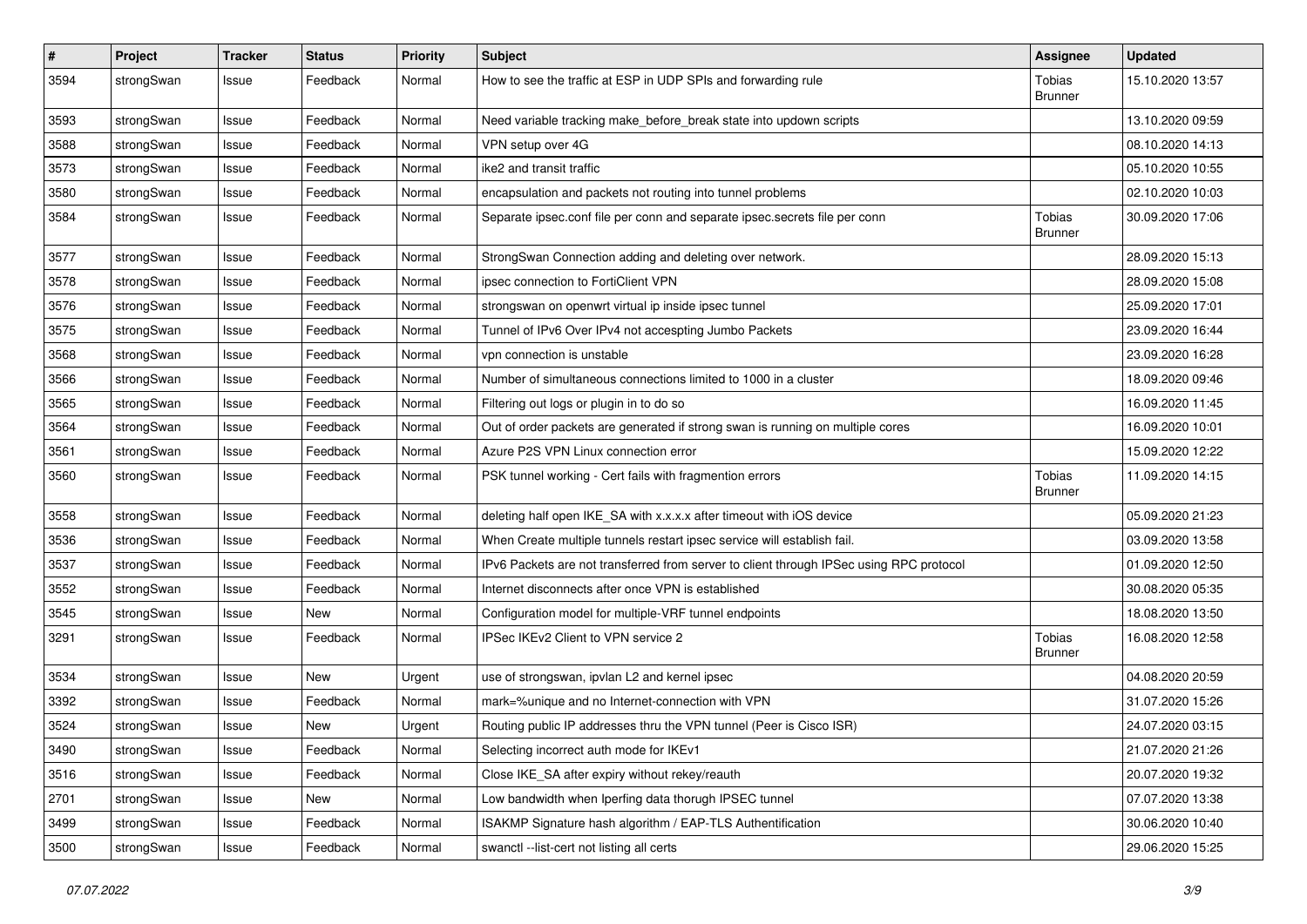| $\sharp$ | Project    | <b>Tracker</b> | <b>Status</b> | <b>Priority</b> | <b>Subject</b>                                                                                          | <b>Assignee</b>          | <b>Updated</b>   |
|----------|------------|----------------|---------------|-----------------|---------------------------------------------------------------------------------------------------------|--------------------------|------------------|
| 2189     | strongSwan | Feature        | Assigned      | Normal          | Support RFC 8229: TCP Encapsulation of IKE and IPsec Packets                                            | Tobias<br><b>Brunner</b> | 05.06.2020 19:48 |
| 3457     | strongSwan | Feature        | New           | Low             | user-friendly pkcs11 certificate selection                                                              |                          | 22.05.2020 12:52 |
| 3456     | strongSwan | Feature        | New           | Low             | move to github/gitlab                                                                                   |                          | 22.05.2020 12:27 |
| 3442     | strongSwan | Issue          | Feedback      | Normal          | Apply policy based on network interface in transport mode                                               |                          | 13.05.2020 10:53 |
| 3441     | strongSwan | Feature        | New           | Normal          | [Android] Lock modification of VPN configurations on work devices                                       |                          | 11.05.2020 10:00 |
| 2160     | strongSwan | Issue          | Feedback      | Normal          | support for opportunistic encryption                                                                    |                          | 06.05.2020 10:32 |
| 3422     | strongSwan | Feature        | Feedback      | Normal          | Allow multiple local.id to be specified in a single connection?                                         |                          | 23.04.2020 13:19 |
| 3400     | strongSwan | Issue          | Feedback      | Normal          | Windows 10 IKEv2 rekeying fails                                                                         |                          | 16.04.2020 17:08 |
| 3403     | strongSwan | Issue          | Feedback      | Normal          | IKEv2 natd false detection                                                                              |                          | 09.04.2020 14:19 |
| 3398     | strongSwan | Feature        | New           | Normal          | Android client - allow configuring eap_id with EAP-TLS                                                  |                          | 06.04.2020 23:19 |
| 3389     | strongSwan | Issue          | Feedback      | Normal          | Child SAs not getting created after rekeying                                                            |                          | 30.03.2020 15:45 |
| 817      | strongSwan | Issue          | Feedback      | Normal          | <b>IKEv2 IPv6 Router Advertisement</b>                                                                  |                          | 27.03.2020 17:14 |
| 1057     | strongSwan | Feature        | <b>New</b>    | Normal          | conn switching based on eap identity                                                                    |                          | 24.03.2020 10:14 |
| 3377     | strongSwan | Issue          | Feedback      | Normal          | Interface ID not configured during HA synchronization                                                   |                          | 18.03.2020 10:15 |
| 3366     | strongSwan | Issue          | Feedback      | Normal          | Uninstall "any" trap policy if start_action=trap with virtual IPs is used                               |                          | 13.03.2020 14:57 |
| 3342     | strongSwan | Issue          | Feedback      | Normal          | Certain fields in Storngswan on Firestick4K are not editable                                            |                          | 20.02.2020 09:36 |
| 3341     | strongSwan | <b>Bug</b>     | Feedback      | Normal          | Application Icon missing on firestick 4K                                                                | Tobias<br><b>Brunner</b> | 20.02.2020 09:31 |
| 3326     | strongSwan | Issue          | <b>New</b>    | Normal          | update custom routing table (table 220 by default) with new routes if new networks and routes<br>appear |                          | 10.02.2020 12:01 |
| 3307     | strongSwan | Issue          | Feedback      | Normal          | Probable non compliance with RFC 7296 wrt traffic selector narrowing?                                   |                          | 14.01.2020 16:19 |
| 3304     | strongSwan | Issue          | Feedback      | Normal          | Found unsupported critical X.509 extension: X509v3 Name Constraints                                     |                          | 13.01.2020 14:50 |
| 3298     | strongSwan | Issue          | New           | Normal          | strategies to improve strongswan performance per single SA                                              |                          | 23.12.2019 14:05 |
| 3282     | strongSwan | Issue          | Feedback      | Normal          | Android VPN client keeps retrying in airplane mode                                                      |                          | 29.11.2019 16:06 |
| 3276     | strongSwan | Feature        | Feedback      | Low             | N1 MODE CAPABILITY                                                                                      |                          | 21.11.2019 16:49 |
| 3268     | strongSwan | Issue          | Feedback      | Normal          | Traffic disruption -- policy-based VPN to AWS VPN service                                               |                          | 15.11.2019 16:53 |
| 3254     | strongSwan | Issue          | Feedback      | Normal          | Log level in android level                                                                              |                          | 08.11.2019 08:36 |
| 3244     | strongSwan | Feature        | New           | Low             | eap-peap on android                                                                                     |                          | 04.11.2019 10:17 |
| 104      | strongSwan | Feature        | Feedback      | Normal          | Postgresgl Db Support                                                                                   |                          | 04.09.2019 10:05 |
| 3162     | strongSwan | Feature        | Feedback      | Normal          | Strongswan Android support for default DNS suffixes (UNITY_DEF_DOMAIN flag)                             |                          | 29.08.2019 10:29 |
| 3159     | strongSwan | Issue          | New           | High            | backup ipsec tunnels                                                                                    |                          | 26.08.2019 14:28 |
| 3151     | strongSwan | Issue          | Feedback      | Normal          | Forecast stops forwarding multicast                                                                     |                          | 26.08.2019 14:06 |
| 3154     | strongSwan | Issue          | Feedback      | Normal          | signature validation failed only with sha2                                                              |                          | 20.08.2019 11:51 |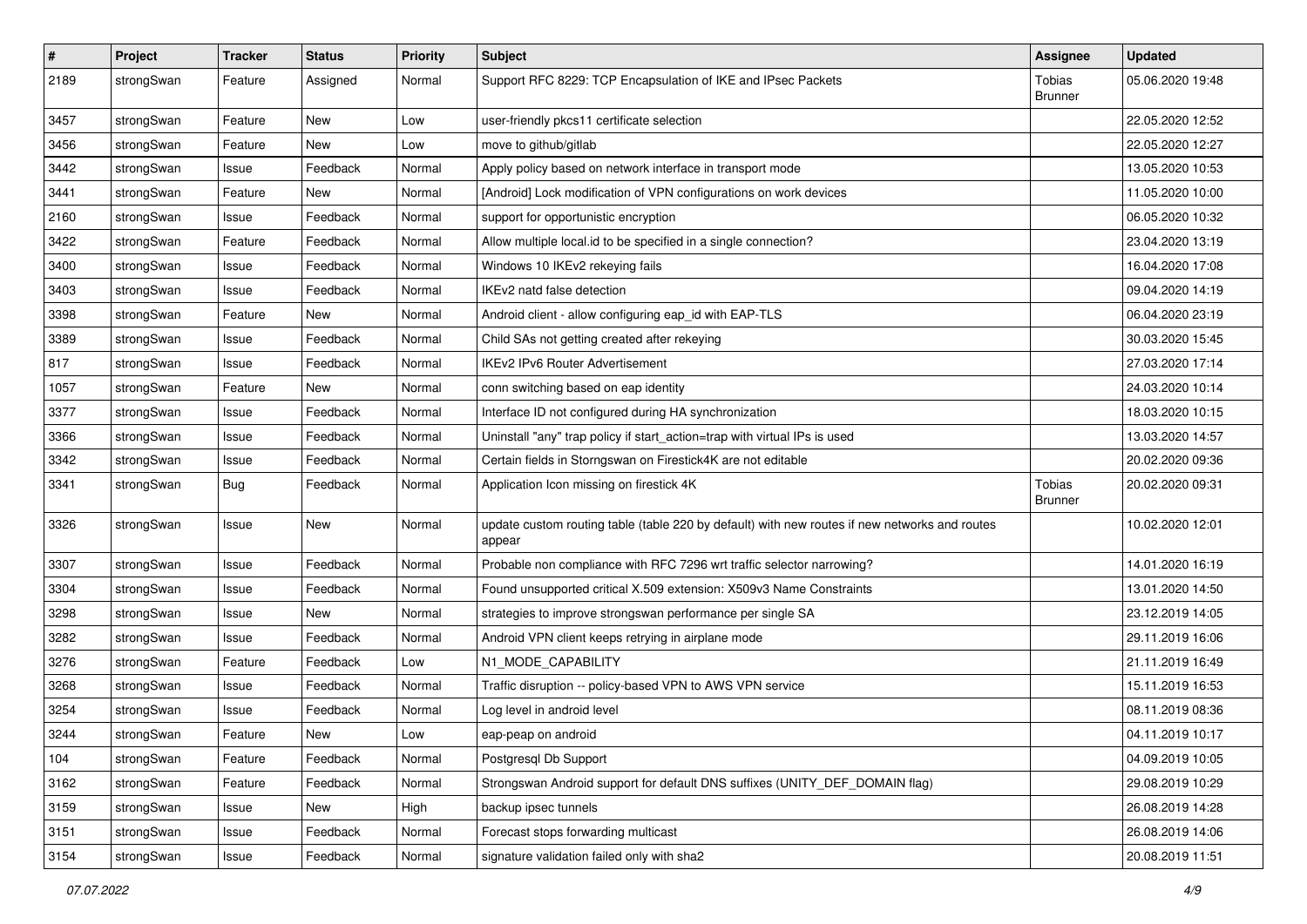| $\pmb{\#}$ | Project    | <b>Tracker</b> | <b>Status</b> | <b>Priority</b> | <b>Subject</b>                                                                                              | <b>Assignee</b>          | <b>Updated</b>   |
|------------|------------|----------------|---------------|-----------------|-------------------------------------------------------------------------------------------------------------|--------------------------|------------------|
| 3135       | strongSwan | Feature        | Feedback      | Normal          | Android client - settings for connection re-try                                                             |                          | 12.08.2019 16:32 |
| 3122       | strongSwan | Issue          | Feedback      | Normal          | Strongswan software iterupts                                                                                |                          | 18.07.2019 02:27 |
| 3097       | strongSwan | Issue          | Feedback      | Normal          | charon restart behaviour                                                                                    |                          | 24.06.2019 16:09 |
| 3075       | strongSwan | Feature        | New           | Normal          | <b>IPsec Labelling</b>                                                                                      |                          | 29.05.2019 17:09 |
| 3072       | strongSwan | Issue          | Feedback      | Normal          | Windows 10: setting WFP SA SPI fails with error 0x80320014                                                  |                          | 29.05.2019 14:34 |
| 2750       | strongSwan | Issue          | Feedback      | Normal          | setting WFP SA SPI failed: 0x80320035                                                                       |                          | 27.05.2019 11:59 |
| 3041       | strongSwan | Issue          | Feedback      | Low             | fail2ban or equivalent                                                                                      |                          | 06.05.2019 09:07 |
| 2966       | strongSwan | Issue          | Feedback      | Normal          | Problems with large amount of subnets in leftsubnet configuration                                           |                          | 02.04.2019 10:35 |
| 2972       | strongSwan | Feature        | Feedback      | Normal          | how to add X509v3 Key Usage: Key Encipherment                                                               |                          | 13.03.2019 13:59 |
| 2964       | strongSwan | Issue          | Feedback      | Normal          | Route to IKE Gateway Fails to Update Under Particular Configuration                                         |                          | 13.03.2019 10:38 |
| 2958       | strongSwan | Issue          | Feedback      | Normal          | Trap policies with unspecified remote IP covering multiple specific ports constantly produce new<br>IKE_SAs |                          | 11.03.2019 15:03 |
| 2870       | strongSwan | Issue          | Feedback      | Normal          | DNS resolution outside of tunnel if DNS server is in remote TS                                              |                          | 22.01.2019 11:06 |
| 2400       | strongSwan | Issue          | Feedback      | Normal          | Is DPD supposed to detect dead tunnel, or dead IKE instance                                                 |                          | 11.01.2019 22:53 |
| 2835       | strongSwan | Issue          | Feedback      | Normal          | Rekeyed SA can't be deleted in standby node                                                                 |                          | 19.12.2018 02:52 |
| 2854       | strongSwan | Feature        | New           | Low             | Srongswan doesn't sending RADIUS Accounting-On/Off on start up / shutdown                                   |                          | 10.12.2018 10:19 |
| 2823       | strongSwan | Feature        | Feedback      | Low             | Implementing VPN peer failover                                                                              |                          | 16.11.2018 10:25 |
| 2816       | strongSwan | Issue          | Feedback      | Normal          | order of DNS entries is reversed in /etc/resolv.conf                                                        |                          | 06.11.2018 10:41 |
| 2814       | strongSwan | Feature        | Feedback      | Normal          | Force Keepalive Packets if There is no NAT                                                                  |                          | 29.10.2018 15:47 |
| 2793       | strongSwan | Feature        | Feedback      | Normal          | Remote identity with certificate                                                                            |                          | 15.10.2018 10:20 |
| 2729       | strongSwan | Feature        | Feedback      | Normal          | Does Swanctl provide the same option as Ipsec with the rightID using a %?                                   |                          | 20.09.2018 17:37 |
| 2726       | strongSwan | Issue          | Feedback      | Normal          | Strongswan selects wrong source IP                                                                          |                          | 23.08.2018 13:38 |
| 2727       | strongSwan | Feature        | New           | Low             | single pair of selectors per CHILD_SA                                                                       |                          | 23.08.2018 12:08 |
| 2707       | strongSwan | Feature        | New           | Normal          | More attributes taken/translated from radius attributes                                                     |                          | 14.07.2018 15:21 |
| 2621       | strongSwan | Issue          | Feedback      | Normal          | Android: VPN connection stops working, strongSwan shows Connected                                           |                          | 06.07.2018 13:06 |
| 2392       | strongSwan | Feature        | Feedback      | Low             | enable eap-ttls in Android client                                                                           | Tobias<br><b>Brunner</b> | 04.07.2018 19:48 |
| 2698       | strongSwan | Issue          | Feedback      | Low             | DSCP and kernel-libipsec                                                                                    |                          | 04.07.2018 15:01 |
| 2691       | strongSwan | Issue          | New           | Normal          | Strongswan and KSOFTIRQ cpu utilization                                                                     |                          | 26.06.2018 14:34 |
| 2682       | strongSwan | Issue          | New           | Normal          | IMV/IMC (re)Attestation                                                                                     |                          | 07.06.2018 21:25 |
| 2678       | strongSwan | Issue          | Feedback      | Normal          | Phase 1 issue                                                                                               |                          | 07.06.2018 20:06 |
| 2671       | strongSwan | Issue          | New           | Normal          | Passing user-supplied cerificate file names to charon-nm is problematic                                     |                          | 23.05.2018 21:27 |
| 2668       | strongSwan | Feature        | Feedback      | Normal          | UE shall include the DEVICE_IDENTITY Notify payload                                                         |                          | 22.05.2018 13:48 |
| 352        | strongSwan | Issue          | Feedback      | Normal          | unable to allocate SPIs from kernel when running 32 bit binaries on 64 bit Linux                            |                          | 17.04.2018 14:59 |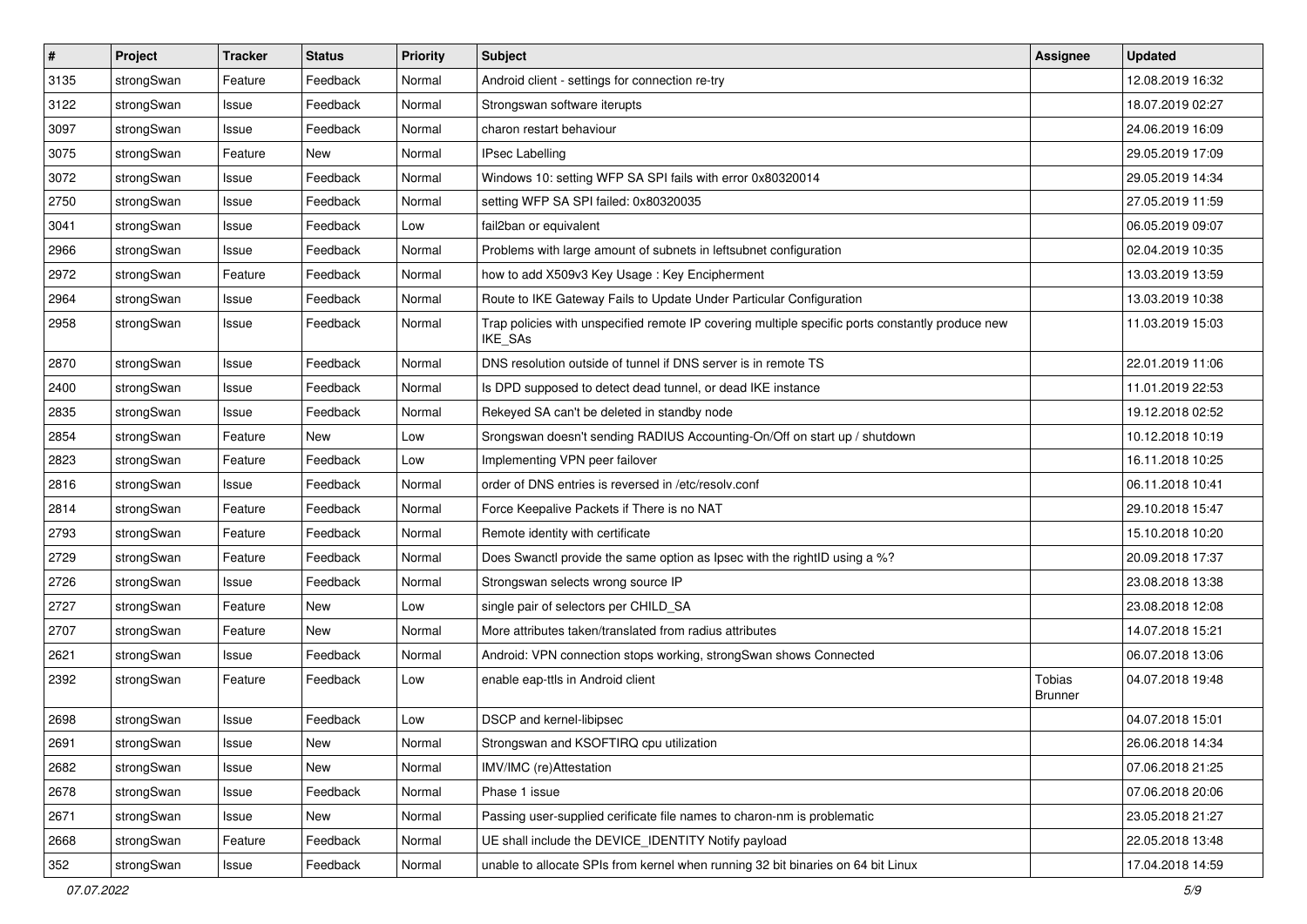| #    | Project    | <b>Tracker</b> | <b>Status</b> | <b>Priority</b> | <b>Subject</b>                                                                                   | <b>Assignee</b> | <b>Updated</b>   |
|------|------------|----------------|---------------|-----------------|--------------------------------------------------------------------------------------------------|-----------------|------------------|
| 2618 | strongSwan | Issue          | Feedback      | Normal          | Query regarding assignment of Tunnel IP                                                          |                 | 09.04.2018 10:57 |
| 2580 | strongSwan | Issue          | Feedback      | Normal          | [CFG] handling xx attribute failed in Android or Ubuntu, but works in macOS                      |                 | 09.03.2018 17:49 |
| 2560 | strongSwan | Issue          | Feedback      | Normal          | Duplicate CA cert requests sent                                                                  |                 | 28.02.2018 10:54 |
| 1068 | strongSwan | Bug            | Feedback      | Normal          | strongswan 5.3.2 and IKEv1 in transport mode causes NO_PROPOSAL_CHOSEN error                     |                 | 26.01.2018 13:30 |
| 2495 | strongSwan | Feature        | Feedback      | Normal          | LibreSSL Plugin                                                                                  |                 | 13.12.2017 09:29 |
| 2494 | strongSwan | Issue          | Feedback      | Normal          | Problems With 64bit Slot IDs With Pkcs11 Plugin                                                  | Jordan Hrycaj   | 12.12.2017 16:03 |
| 2493 | strongSwan | Issue          | Feedback      | Normal          | Pkcs11 Plugin Returns w/Bogus Return Code                                                        | Jordan Hrycaj   | 12.12.2017 15:58 |
| 2446 | strongSwan | Issue          | Feedback      | Normal          | Traffic loss during IKE reauth despite make-before-break enabled                                 |                 | 27.11.2017 17:12 |
| 2464 | strongSwan | Issue          | <b>New</b>    | Normal          | How to Loadbalance strongswan IPsec via NGINX?                                                   |                 | 12.11.2017 19:16 |
| 2459 | strongSwan | Issue          | <b>New</b>    | High            | updown script deleted firewall rules at down-client in make-before-break responder side          |                 | 05.11.2017 19:13 |
| 2077 | strongSwan | Issue          | Feedback      | Normal          | Grace period before reassigning offline IP lease                                                 |                 | 06.10.2017 10:44 |
| 2432 | strongSwan | Issue          | New           | Normal          | PLUTO_ME can be different for up-client and down-client                                          |                 | 21.09.2017 11:57 |
| 960  | strongSwan | Feature        | Feedback      | Normal          | Raise ALERT PROPOSAL MISMATCH IKE in IKE V1                                                      | Martin Willi    | 30.08.2017 09:05 |
| 2411 | strongSwan | Issue          | Feedback      | Normal          | VPN server name resolution is done via overlay DNS server upon IKE disconnect                    |                 | 22.08.2017 10:42 |
| 2409 | strongSwan | Feature        | Feedback      | Low             | Android client status details                                                                    |                 | 18.08.2017 13:23 |
| 2394 | strongSwan | Issue          | Feedback      | Normal          | IP is not assigned after re-authentication                                                       |                 | 04.08.2017 19:03 |
| 2361 | strongSwan | Feature        | New           | Normal          | Import .sswan files from NetworkManager                                                          |                 | 12.06.2017 15:25 |
| 2095 | strongSwan | Feature        | Feedback      | Normal          | Support liveness check in Strongswan                                                             |                 | 31.05.2017 00:56 |
| 397  | strongSwan | <b>Bug</b>     | New           | High            | Receive TS_UNACCEPTABLE errors                                                                   |                 | 31.05.2017 00:35 |
| 1559 | strongSwan | Feature        | Feedback      | Normal          | Expose received XAUTH/EAP username/password prompts via VICI, send secrets via VICI on<br>prompt |                 | 09.05.2017 16:28 |
| 2319 | strongSwan | Issue          | Feedback      | Normal          | gives up trying to bring up connection after DNS SERVFAIL                                        |                 | 08.05.2017 15:41 |
| 2307 | strongSwan | Feature        | Feedback      | Normal          | Permit installation of trap policy for CHILD_SA configurations with unset local_addrs            |                 | 26.04.2017 15:04 |
| 2273 | strongSwan | <b>Bug</b>     | Feedback      | Normal          | Unable to install strongswan client helper on OSX El Capitan                                     |                 | 10.03.2017 15:34 |
| 2260 | strongSwan | Issue          | New           | Normal          | Number of CHILD_SA for a single connection grows over time                                       |                 | 28.02.2017 13:46 |
| 2203 | strongSwan | Issue          | Feedback      | Normal          | Protecting symetric traffic using high availability in gateway to gateway setup (both active)    |                 | 15.02.2017 14:20 |
| 2202 | strongSwan | Feature        | Feedback      | Normal          | Radius NAS IP to be specified                                                                    |                 | 18.01.2017 17:58 |
| 2184 | strongSwan | Issue          | Feedback      | Normal          | configuration with multiple RSA keys                                                             |                 | 14.12.2016 13:09 |
| 2185 | strongSwan | Feature        | Feedback      | Normal          | INTERNAL_IP4_SUBNET Attribute Support in Android Client                                          |                 | 10.12.2016 01:14 |
| 2178 | strongSwan | Issue          | New           | Normal          | ha and updown                                                                                    |                 | 01.12.2016 13:53 |
| 2165 | strongSwan | Feature        | Feedback      | Normal          | missing LIBRESSL_VERSION_NUMBER support                                                          |                 | 03.11.2016 09:23 |
| 1082 | strongSwan | Feature        | Feedback      | Normal          | Framed-Route to set leftsubnet                                                                   |                 | 07.10.2016 10:02 |
| 2112 | strongSwan | Issue          | New           | Normal          | Broadcast packets are not relayed from Lan to Vpn clilent                                        |                 | 14.09.2016 14:18 |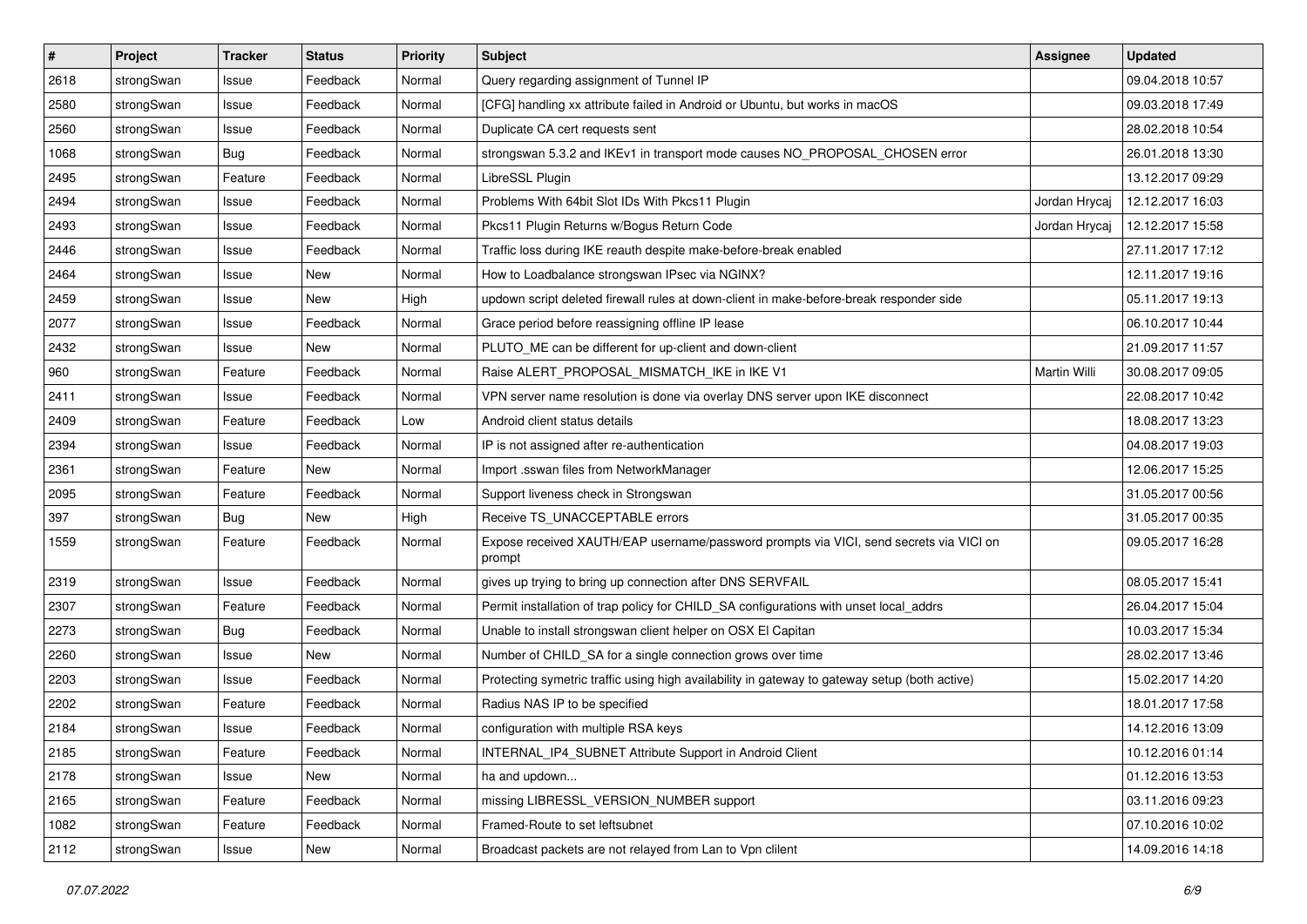| $\sharp$ | Project    | <b>Tracker</b> | <b>Status</b> | <b>Priority</b> | <b>Subject</b>                                                                                                                                          | <b>Assignee</b>     | <b>Updated</b>   |
|----------|------------|----------------|---------------|-----------------|---------------------------------------------------------------------------------------------------------------------------------------------------------|---------------------|------------------|
| 2110     | strongSwan | Issue          | Feedback      | Normal          | Remote Identity (IDr) in IKE AUTH Response is sent as hex-encoded binary value instead of text<br>when setting leftid to type KEY_ID (leftid=@#xxxxxxx) |                     | 13.09.2016 21:42 |
| 1506     | strongSwan | Feature        | Feedback      | Normal          | Enhance DoS protection to deny users that failed Authentication                                                                                         |                     | 17.06.2016 14:31 |
| 1482     | strongSwan | Feature        | Feedback      | Normal          | Allow changing init_limit_half_open etc. at runtime by reloading strongswan.conf                                                                        |                     | 26.05.2016 14:49 |
| 1456     | strongSwan | Issue          | Feedback      | Normal          | Missing Tunnel-Client-Endpoint & Tunnel-Server-Endpoint AVP in RADIUS Accounting Start/Stop<br>messages                                                 |                     | 11.05.2016 11:54 |
| 1422     | strongSwan | Issue          | Feedback      | Normal          | IKEv1: IKE_SA reauth vs. CHILD_SA rekey race prevents IKE_SA reauthentication in time                                                                   |                     | 20.04.2016 15:06 |
| 1383     | strongSwan | Issue          | Feedback      | Normal          | How to limit the amount of the installed Child_SAs                                                                                                      |                     | 08.04.2016 11:20 |
| 1338     | strongSwan | Issue          | Feedback      | Normal          | problem with changing esp algorithm in strongswan                                                                                                       |                     | 10.03.2016 18:23 |
| 1334     | strongSwan | Issue          | Feedback      | Normal          | Version 5.3.5, duplicated tunnel aftr IKE_SA rekeyed                                                                                                    |                     | 10.03.2016 11:06 |
| 1289     | strongSwan | Issue          | New           | Normal          | HA plugin should sync last sent packet                                                                                                                  |                     | 01.02.2016 13:59 |
| 1276     | strongSwan | Issue          | Feedback      | Normal          | Threading: ext-auth hook blocks any other connection attempt                                                                                            |                     | 27.01.2016 12:28 |
| 1253     | strongSwan | Feature        | Feedback      | Normal          | Strongswan doesn't support CA bundles                                                                                                                   |                     | 19.01.2016 11:23 |
| 1271     | strongSwan | Issue          | New           | Normal          | X.509 UTF-8 support                                                                                                                                     |                     | 17.01.2016 14:39 |
| 930      | strongSwan | Feature        | New           | Normal          | Option to have non-sequential v6 roadwarrior addresses                                                                                                  |                     | 12.01.2016 16:36 |
| 1251     | strongSwan | Feature        | New           | Normal          | FreeBSD HA                                                                                                                                              |                     | 11.01.2016 22:01 |
| 1008     | strongSwan | Feature        | Feedback      | Normal          | FARP for IPv6                                                                                                                                           |                     | 14.12.2015 20:59 |
| 162      | strongSwan | Feature        | Feedback      | Normal          | Submit ClusterIP patches mainline                                                                                                                       |                     | 14.12.2015 20:43 |
| 1207     | strongSwan | Feature        | New           | Normal          | Add more than 2 hosts support to HA plugin and make it configurable                                                                                     |                     | 08.12.2015 05:05 |
| 1165     | strongSwan | Issue          | New           | Normal          | StrongSwan Virtual Ip problem                                                                                                                           | <b>Martin Willi</b> | 19.10.2015 23:59 |
| 1157     | strongSwan | Issue          | Feedback      | Normal          | Message ID overflow RFC 5996 2.2                                                                                                                        |                     | 12.10.2015 13:52 |
| 1000     | strongSwan | Feature        | Feedback      | Normal          | Raise ALERT_TS_MISMATCH in IKE V1                                                                                                                       |                     | 09.09.2015 12:47 |
| 1081     | strongSwan | Feature        | New           | Normal          | Active/standby VPN Gateway Failover                                                                                                                     |                     | 21.08.2015 22:01 |
| 1079     | strongSwan | Feature        | Feedback      | Normal          | Future Plans for firwall configuration equivalent under FreeBSD                                                                                         |                     | 21.08.2015 15:58 |
| 994      | strongSwan | Bug            | <b>New</b>    | Urgent          | same rekey time for ike and child causes tunnel deletion for ikev1 in 5.2.2 version                                                                     |                     | 12.06.2015 12:31 |
| 973      | strongSwan | Issue          | <b>New</b>    | Normal          | IKEv2 dpd + auto=route + tunnel downtime cause additional CHILD_SAs                                                                                     |                     | 29.05.2015 17:40 |
| 357      | strongSwan | Issue          | New           | Normal          | Lifetime in case of IKEv1                                                                                                                               |                     | 18.05.2015 10:40 |
| 927      | strongSwan | Feature        | <b>New</b>    | Normal          | Charon: Implement route events and add an consumer in updown plugin                                                                                     |                     | 11.04.2015 12:02 |
| 926      | strongSwan | Issue          | New           | Normal          | HA: resync errors when a node is joining a cluster                                                                                                      |                     | 10.04.2015 15:05 |
| 923      | strongSwan | Issue          | New           | Normal          | MOBIKE not working on HA cluster                                                                                                                        |                     | 09.04.2015 09:46 |
| 38       | strongSwan | Feature        | New           | Low             | OCSP in IKE payload, RFC4806                                                                                                                            |                     | 19.12.2014 14:20 |
| 87       | strongSwan | Feature        | New           | Normal          | IPsec Multicast Support                                                                                                                                 |                     | 19.12.2014 14:20 |
| $777\,$  | strongSwan | Issue          | New           | Normal          | column length in attributes table of strongswan database is too short                                                                                   |                     | 25.11.2014 20:46 |
| 766      | strongSwan | Feature        | New           | Normal          | Make retransmit settings tunable by connection                                                                                                          |                     | 14.11.2014 10:02 |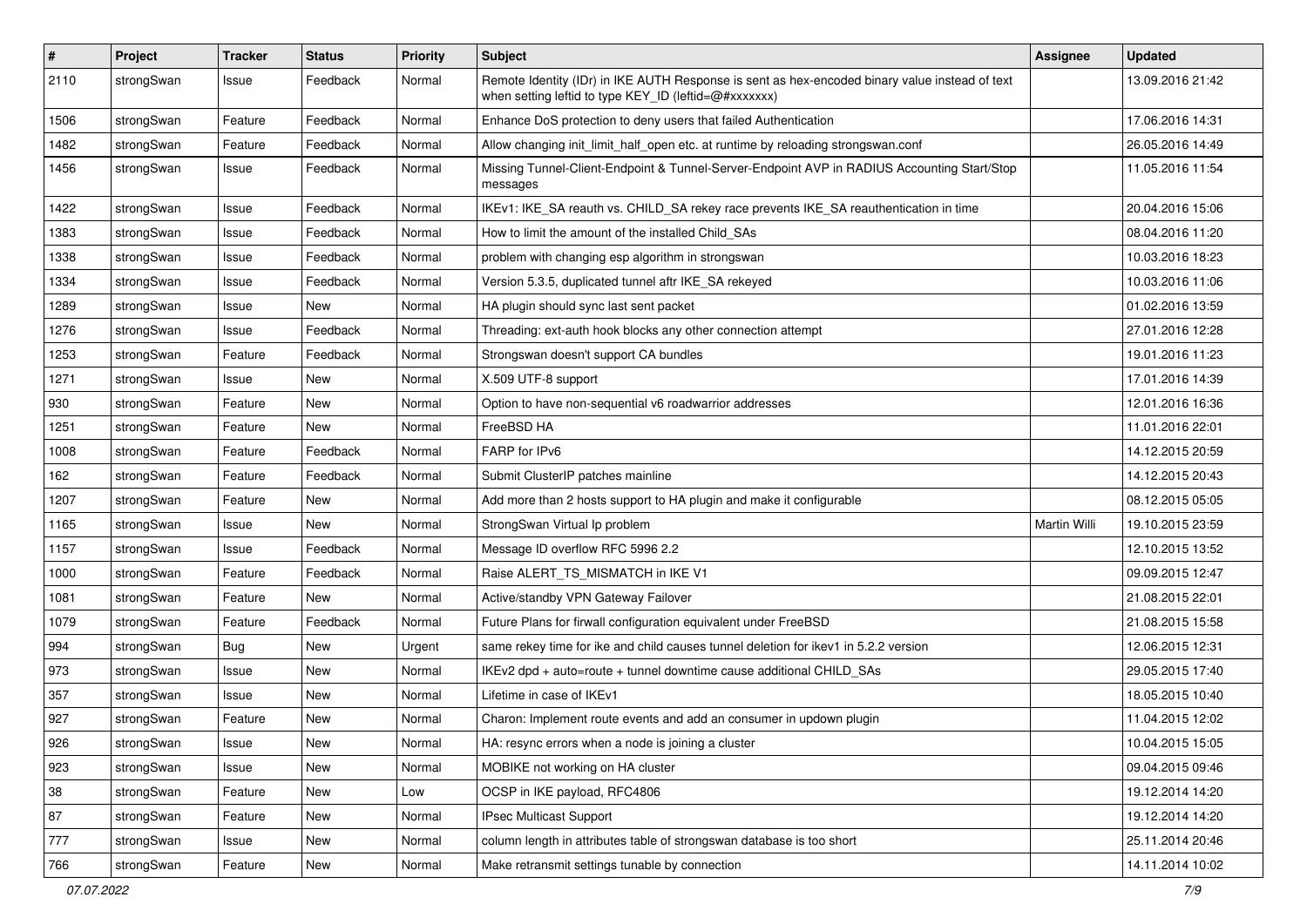| $\vert$ # | Project    | <b>Tracker</b> | <b>Status</b> | <b>Priority</b> | <b>Subject</b>                                                                          | <b>Assignee</b>                 | <b>Updated</b>   |
|-----------|------------|----------------|---------------|-----------------|-----------------------------------------------------------------------------------------|---------------------------------|------------------|
| 746       | strongSwan | Feature        | New           | Normal          | Different radius server(s) for accounting                                               |                                 | 22.10.2014 12:23 |
| 730       | strongSwan | Issue          | <b>New</b>    | Normal          | NAT-NAT fallback                                                                        |                                 | 09.10.2014 12:40 |
| 482       | strongSwan | Issue          | Feedback      | Normal          | NAT-NAT connection                                                                      | Tobias<br><b>Brunner</b>        | 09.10.2014 12:37 |
| 725       | strongSwan | Issue          | <b>New</b>    | High            | Mediation connection get stuck if peer is not online                                    |                                 | 03.10.2014 12:02 |
| 702       | strongSwan | Issue          | <b>New</b>    | Normal          | ipsec route mode, Strongswan as responder may result collsion in INIT exchange. and ike |                                 | 12.09.2014 16:34 |
| 697       | strongSwan | Issue          | <b>New</b>    | Normal          | HA: nodes fail to sync data because of UDP packet drops                                 |                                 | 09.09.2014 14:29 |
| 693       | strongSwan | Feature        | Feedback      | Normal          | Time policy for roadwarrior                                                             | <b>Tobias</b><br><b>Brunner</b> | 02.09.2014 11:06 |
| 541       | strongSwan | Issue          | <b>New</b>    | Normal          | List of servers in client config (Failover)                                             |                                 | 13.08.2014 15:10 |
| 645       | strongSwan | Feature        | <b>New</b>    | Normal          | Support HeapAlloc() and friends in leak-detective                                       |                                 | 10.07.2014 15:12 |
| 644       | strongSwan | Feature        | New           | Normal          | Non-monolithic Windows build                                                            |                                 | 10.07.2014 15:12 |
| 643       | strongSwan | Feature        | New           | Normal          | CNG/Bcrypt native Windows crypto plugin                                                 |                                 | 10.07.2014 15:12 |
| 642       | strongSwan | Feature        | <b>New</b>    | Normal          | Windows Named Pipe stream and service                                                   |                                 | 10.07.2014 15:11 |
| 641       | strongSwan | Feature        | New           | Normal          | kernel-iph virtual IP support and IKE routing lookups ignoring IPsec routes             |                                 | 10.07.2014 15:11 |
| 640       | strongSwan | Feature        | New           | Normal          | Provide an init once() abstraction layer                                                |                                 | 10.07.2014 15:10 |
| 522       | strongSwan | Issue          | <b>New</b>    | Normal          | Mac OS X native application won't update network interface for DNS lookups              |                                 | 08.07.2014 10:23 |
| 628       | strongSwan | Issue          | <b>New</b>    | Normal          | Windows Phone 8.1 - Certificate Pattern Matching                                        |                                 | 30.06.2014 14:06 |
| 619       | strongSwan | Issue          | <b>New</b>    | Normal          | pki --issue should have an --out option                                                 |                                 | 15.06.2014 00:26 |
| 552       | strongSwan | Issue          | Feedback      | Normal          | move pki tool to ipsecdir                                                               | Tobias<br><b>Brunner</b>        | 14.04.2014 13:52 |
| 456       | strongSwan | <b>Bug</b>     | Feedback      | Normal          | StrongSwan client for OS X crashes                                                      | Martin Willi                    | 21.03.2014 12:16 |
| 542       | strongSwan | Issue          | Feedback      | Normal          | Nesting tunnels                                                                         | Andreas<br>Steffen              | 07.03.2014 09:22 |
| 268       | strongSwan | Feature        | Feedback      | Normal          | support for ssh keypairs in strongswan network-manager plugin                           | Tobias<br><b>Brunner</b>        | 19.02.2014 15:13 |
| 462       | strongSwan | Issue          | Feedback      | Normal          | strongswan android app can not use on android 4.4 OS                                    | <b>Tobias</b><br><b>Brunner</b> | 06.01.2014 13:07 |
| 420       | strongSwan | Feature        | Feedback      | Normal          | Add more of the verbs that were supported by pluto to the updown plugin                 | <b>Tobias</b><br><b>Brunner</b> | 11.10.2013 07:56 |
| 406       | strongSwan | Feature        | Feedback      | Low             | TNC: Speeding up the Attestation process                                                | Andreas<br>Steffen              | 10.09.2013 14:00 |
| 404       | strongSwan | Issue          | Feedback      | Normal          | TNC: Update HowTos and implement some compilation flag checking                         | Andreas<br>Steffen              | 10.09.2013 13:58 |
| 368       | strongSwan | Feature        | New           | Low             | Add support for UNITY_DEF_DOMAIN mode config and pass domain to resolvconf              |                                 | 27.07.2013 01:25 |